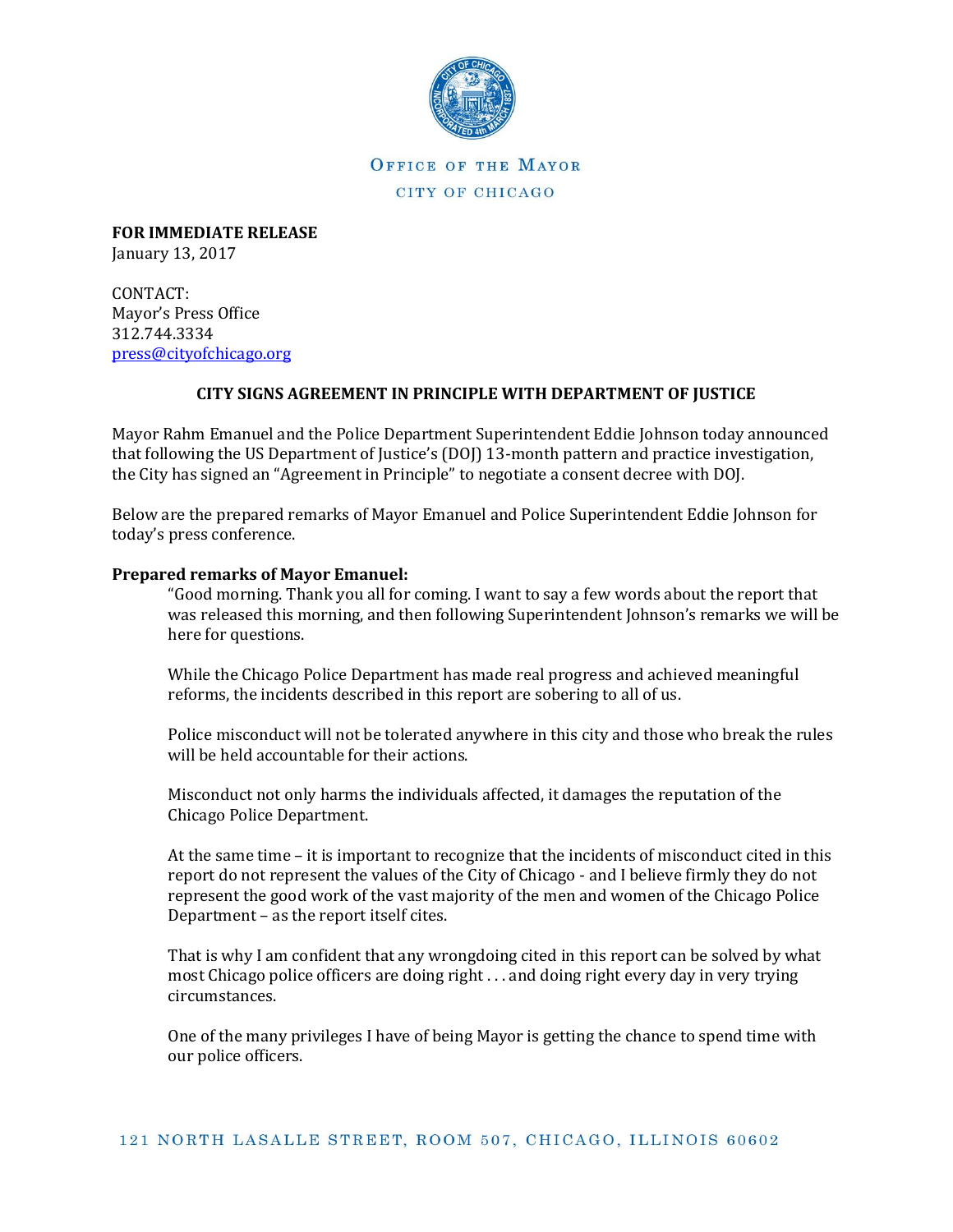I am consistently impressed by their dedication, their sense of duty, and their desire to serve the people of this great city. That goes for new recruits and that also goes for our senior officers.

I am reminded of the words of a recent graduate of the Chicago Police Academy, who as President spoke for his class at his graduation ceremony.

He said he chose to join the force because 'this is the only Chicago we have, and we can only move forward together as a united team with mutual respect.'

That is a sentiment we need to keep front and center as we make essential changes to strengthen Chicago's police department.

We need to keep that spirit and that resolve alive in every one of our officers – and not just spoken on graduation day.

Which means we need to support our officers and give them the resources to do their jobs. We need to provide clear policies, consistent leadership, and certainty around training.

As this report makes clear – focused and consistent supervision and management are essential.

That is why Superintendent Eddie Johnson and his command team are providing a new approach to leadership, and we are hiring and promoting hundreds of new detectives, sergeants, lieutenants and field training officers to provide management and guidance for the entire department.

Today you will hear from Superintendent Johnson about some of the steps they will take to build on the reforms of the last year and the changes we will be adopting in the days, weeks, and months ahead.

I want to be clear, the Chicago Police Department and the City of Chicago is already on the road to reform, and there are no U-Turns on that road.

As noted in this report: we have already improved and expanded de-escalation training and we are upgrading our use-of-force policies.

We are providing every officer with body cameras and Tasers.

We have expanded recruitment efforts to ensure the department draws on all communities and all the strengths of the city. As a result of our efforts, today the Chicago Police Department has the most diverse command staff in its history.

We have improved transparency and strengthened our oversight and accountability.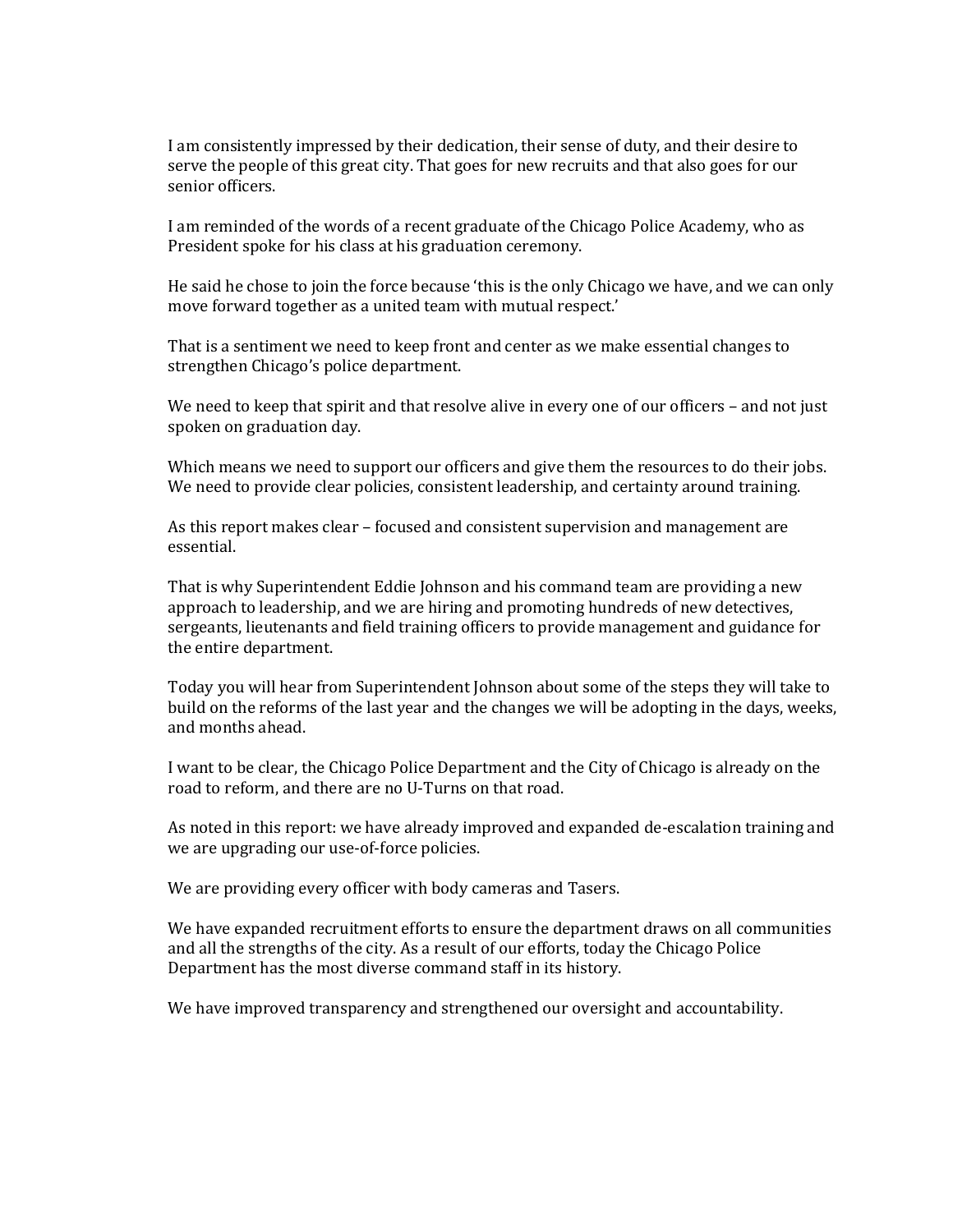We have changed the way our first responders react to individuals with serious mental illness, so they know the difference between a mental health response and a criminal response – and we have given them the training they need to know that difference.

But we are not going to rest on our laurels because our work is not done.

We all want to help officers achieve and maintain the highest level of professional standards - and we also have to give them the certainty and support they need so they are proactive and engaged in their communities.

We all want our communities to be safe and secure.

We all want our dedicated officers to have the tools, the training, and the technology - not only to do their jobs but also to earn the trust they need to be successful.

We all want our children to have mentors, positive role models, enriching after school activities, and rewarding summer jobs.

We all want economic opportunities and good jobs in every part of this city.

And we all want repeat gun offenders to be prosecuted to the fullest extent of the law for the crimes they commit, whether it's locally or nationally.

Getting there will not be easy. It's difficult, but doable.

As I said in my speech at Malcolm X College last fall, we all know from our own lives that change is hard.

It is especially hard when we are simultaneously asking officers to fight crime while adopting and integrating fundamental changes to the way they approach their jobs.

Our officers know they need to earn the trust of the residents they serve and the communities they police. They don't get a blank check. They have to earn it.

But when they do, they need to hear from all of us that they are appreciated and their work is important. Because let me be clear: there is no resource and no technology we purchase that will match the resource of community support and community engagement when it comes to public safety.

So when it comes to reducing gun violence and crime, there is no us versus them. We are one Chicago with one goal.

It is my fervent hope that our work together will help our officers maintain the highest professional standards while they fight against gun violence.

I want to thank the Attorney General and the Justice Department for their tireless work.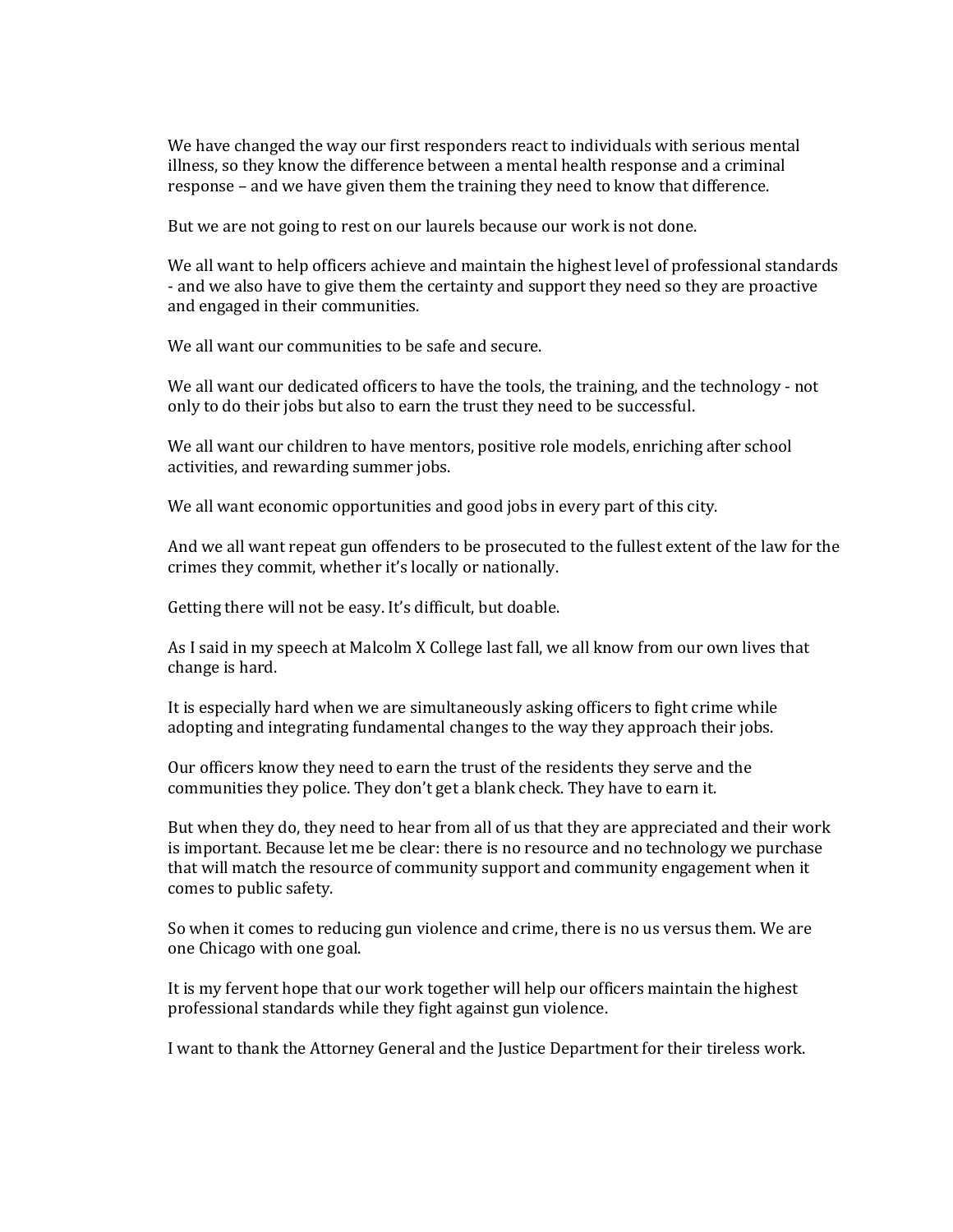I appreciate this report's candor: about both the abuses of the past and the reforms we have made to date.

As we move forward there are questions about what the next administration in Washington will do, but we know with certainty what we will do in the City of Chicago. We will continue on the path of reform because that is the path to progress.

And our success will be determined by our courage as a city to use the lessons learned from some of the shortcomings of our past to build a future we can all share and be proud of.

As I said earlier . . . any wrongdoing cited in this report can be solved by what most Chicago police officers are doing right . . . and doing right every day.

I'd like to end where I started. What impresses me most about the officers I meet – like those I sat with on Sunday in the 3rd and 6th Districts on the South Side - is their steadfast determination to make Chicago not only a safer city, but a better one.

That is a lesson for all of us.

If we want Chicago to be safer, if we want Chicago to be better, every person in this city has a job to do.

If we want Chicago to be a model for the nation, each of us must choose to be a model in our own lives – a model toward those we protect and serve, a model toward those we love and cherish, and a model toward those we do not know or have not noticed. "

## **Prepared remarks of Superintendent Johnson:**

"Good Morning

The report released today by the U.S. Department of Justice contains a critical look at a number of serious challenges that the Chicago Police Department faces, many of which we have identified and have been working to remedy over the past year - something noted by the DOJ in their report.

As Superintendent, and for anyone who wears the CPD star, some of the findings in the report are difficult to read, and highlights the work we have yet to complete to restore trust between the Department and the communities it serves.

Unconstitutional policing has no place in the CPD or the city of Chicago. That's why we've been fully cooperative with the DOJ throughout their investigation and many of their findings have come as a result of their interviews with Department personnel.

What the findings in their report say to me is that we need to do a much better job at mentoring, supporting, and training our police officers - it's what they deserve for putting their lives on the line for us and what the city deserves when we ask for its trust.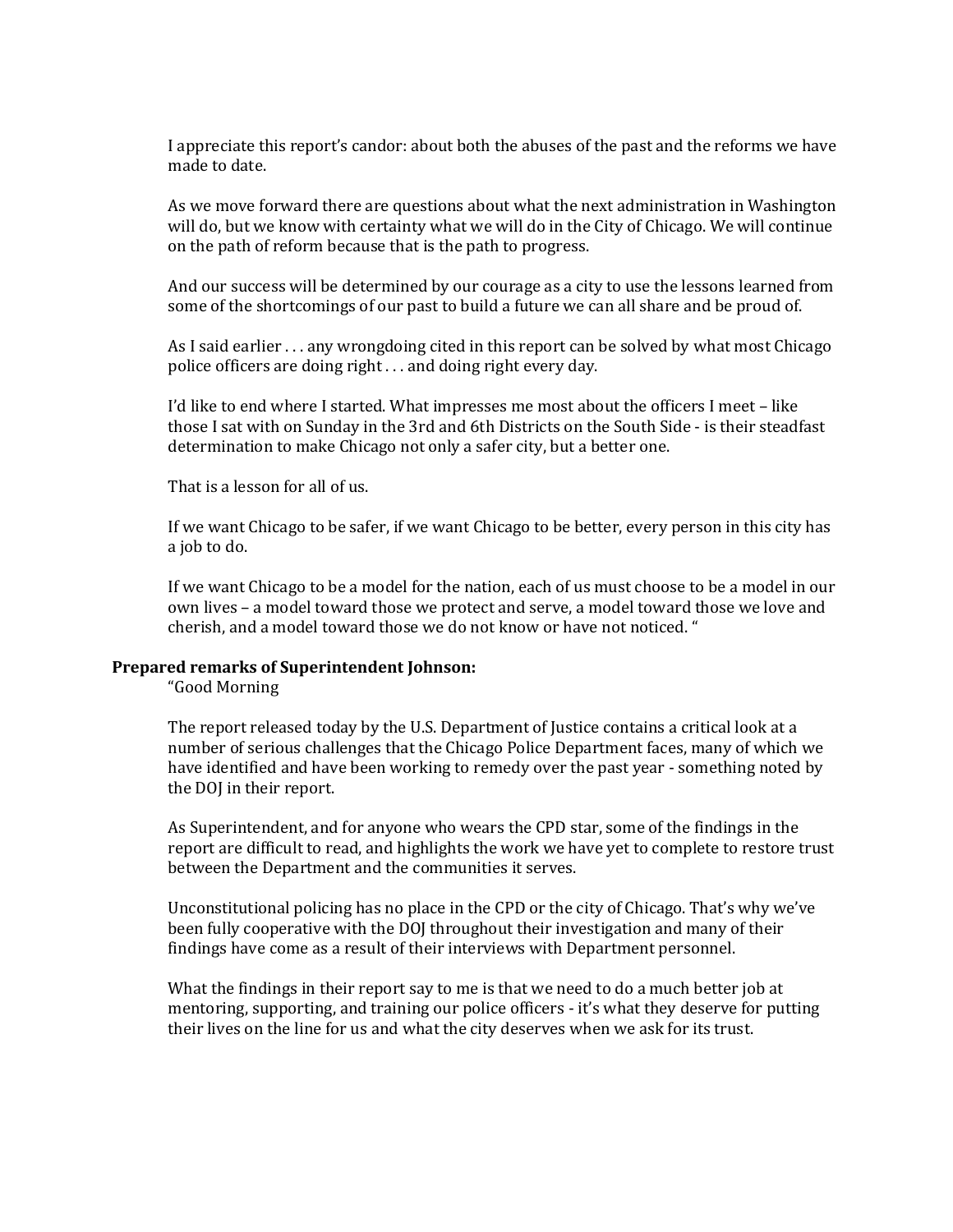Quite simply, as a department, we need to do better. And you have my promise and commitment that we will do better.

CPD has already taken significant steps to address some of the issues raised in the DOJ report.

And we will work hard every day to continue this critical reform effort by providing police officers better training and resources, and continuing to build trust and accountability with the public.

In 2016, we launched live, scenario-based training for force mitigation and de-escalation. We partnered police recruits with teenagers from areas affected by violence so both officers and kids gain a better understanding of one another. We overhauled our officer merit promotion process to make sure that the best and brightest are becoming the next generation of leaders at CPD. We continued to train officers in Crisis Intervention, with nearly 3,000 officers achieving certification so far. And for the first time in the history of our Department, we held a public comment period on our draft revision to our use of force policy.

Despite this progress, it is important to recognize that the challenges we face will not be fixed overnight. It will take a sustained effort over time to achieve the systemic reforms that are necessary.

That's why we're hiring more officers and promoting more detectives, sergeants, and lieutenants over the next two years to provide additional supervision and critical resources in the neighborhoods that need them most. We're reinvigorating our entire training operation which will include modernized curriculum and the creation of a state-of-the-art training facility. We're going to continue to enhance transparency by equipping every police officer on regular beat patrol with a body worn camera by the end of this year. We will forge meaningful partnerships with the public by launching a new community policing pilot before spring. We will roll out our new use of force policy based on officer and public input, with training beginning this year as well. And we will make officer accountability more transparent, certain, and consistent by publishing a matrix of disciplinary offences and associated penalties.

So I'm optimistic and hopeful about the direction we're headed and I am realistic about that fact that there is much work ahead of us.

While this report certainly highlights what we need to address and where we need to improve, we must also never forget the 12,000 men and women who swore an oath to protect the Constitution, the City of Chicago and every Chicagoan. They're the same people who answered a call to service and leave their families every day, uncertain if they'll make it back home and we must be respectful and appreciative of their commitment and dedication to service.

The report doesn't negate the amazing service of these men and women. I'm proud of the work they do and I'm humbled to lead this Department.